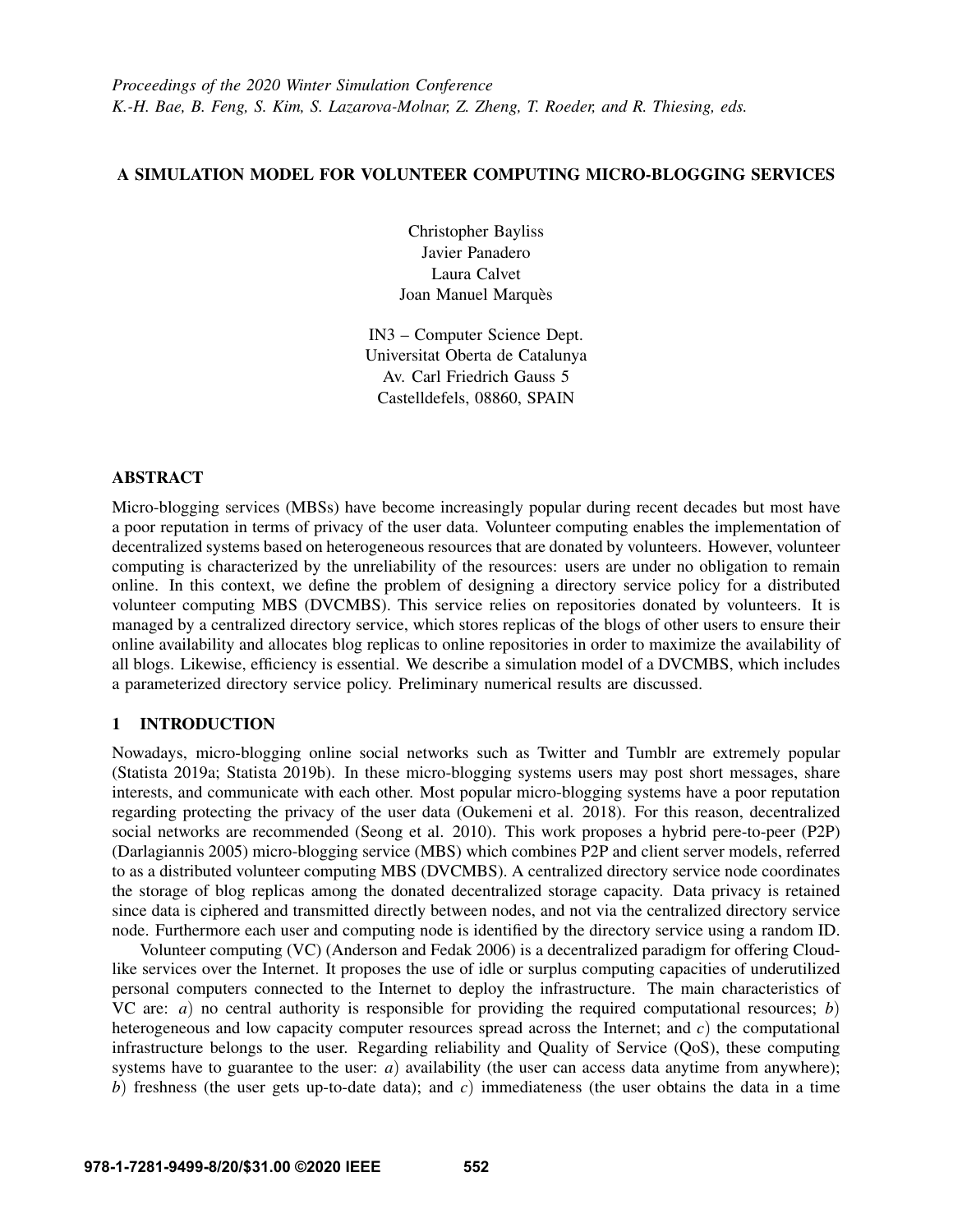### *Bayliss, Panadero, Calvet, and Marques`*

that is felt as immediate). The fact that users' resources have an uncertain behavior regarding connection, disconnection, capacity and failure is the main challenge in this field.

This work tackles the problem of developing blog replica decision policies for the directory service of a distributed VC micro-blogging platform. The goal is to maximize the system's reliability, in terms of content availability, while minimizing the total number of blog replicas generated to make an efficient use of the resources. The contributions of our work are: 1) a prototype model of a VC micro-blogging service; 2) an event-based simulation model of the VC micro-blogging platform to model both connection and disconnection of nodes and blogger messaging behavior; 3) a proposed sort and select directory service replication decision mechanism; and 4) description of the insights provided by preliminary numerical results regarding reliable and efficient VC micro-blogging services.

The remainder of this paper is structured as follows. Section [2](#page-1-0) reviews related research. Afterwards, Section [3](#page-2-0) describes the problem studied and Section [4](#page-2-1) proposes a model for an example of DVCMBS. Then, Sections [5](#page-2-2) and [6](#page-4-0) explain a simulation model and define the decision policies proposed for the directory service, respectively. Section [7](#page-5-0) illustrates our approach through preliminary computational experiments. Finally, Section [8](#page-8-0) draws a few conclusions.

# <span id="page-1-0"></span>2 RELATED WORK

This section describes works on the selection of resources in distributed large-scale systems based on heterogeneous and non-dedicated components. For an extended literature review of resource allocation in VC, the reader is referred to [Mengistu and Che \(2019\).](#page-10-4)

## 2.1 Resource Allocation in VC Systems

[Panadero et al. \(2018\)](#page-10-5) proposes the multi criteria biased randomized method, a multi-objective selection method for large-scale systems. The method is assessed in a micro-blogging social network formed by a large number of microservices hosted by volunteer nodes. [Panadero et al. \(2017\)](#page-10-6) develops a simheuristic [\(Juan et al. 2015\)](#page-10-7) for the resource allocation problem considering stochastic node quality. The method relies on a VNS metaheuristic to generate allocation mappings that achieve a minimum level of reliability. Similarly, [Alsenani et al. \(2018\)](#page-9-2) presents SaRa, a system to estimate the reliability of untrusted edge resources in volunteer cloud computing. [Selimi et al. \(2019\)](#page-10-8) develops BASP, a service placement algorithm to place micro-cloud services in community networks. It relies on *k*-means for clustering and a light weight bandwidth estimation heuristic. [Guler et al. \(2015\)](#page-10-9) puts forward various heuristics to distribute jobs, while maximizing throughput, without violating money budget constraints. [Ghafarian and Javadi \(2015\)](#page-10-10) proposes a method to schedule scientific and data intensive workflows, enhancing the use of VC systems. Their method increases the percentage of workflows that meet the deadline, satisfying the QoS constraints in terms of the deadline, minimum CPU speed, and minimum RAM or hard disk requirements.

## 2.2 Online Social Networks

[Duong-Ba et al. \(2014\)](#page-10-11) develops three heuristics, which are based on user communication patterns, to address the client-server assignment problem in online social network applications, taking into account load balance. [Zhang and Tang \(2014\)](#page-10-12) presents three heuristics to assign clients to servers in continuous distributed interactive applications (DIAs) [\(Diot and Gautier 1999\)](#page-10-13). They reduce the network latency to maximize the interactivity under consistency requirements. The minimum achievable interaction time for DIAs to preserve consistency is analyzed. [Zheng and Tang \(2016\)](#page-10-14) puts forward two efficient server placement methods for hosting continuous DIAs, which optimize the interactivity performance and consider the interaction between clients. [Nishida and Nguyen \(2011\)](#page-10-15) proposes a heuristic based on relaxed convex optimization which returns an approximately optimal client-server assignment for a given communication pattern among the clients. The heuristic may be used in distributed applications such as instant messaging systems.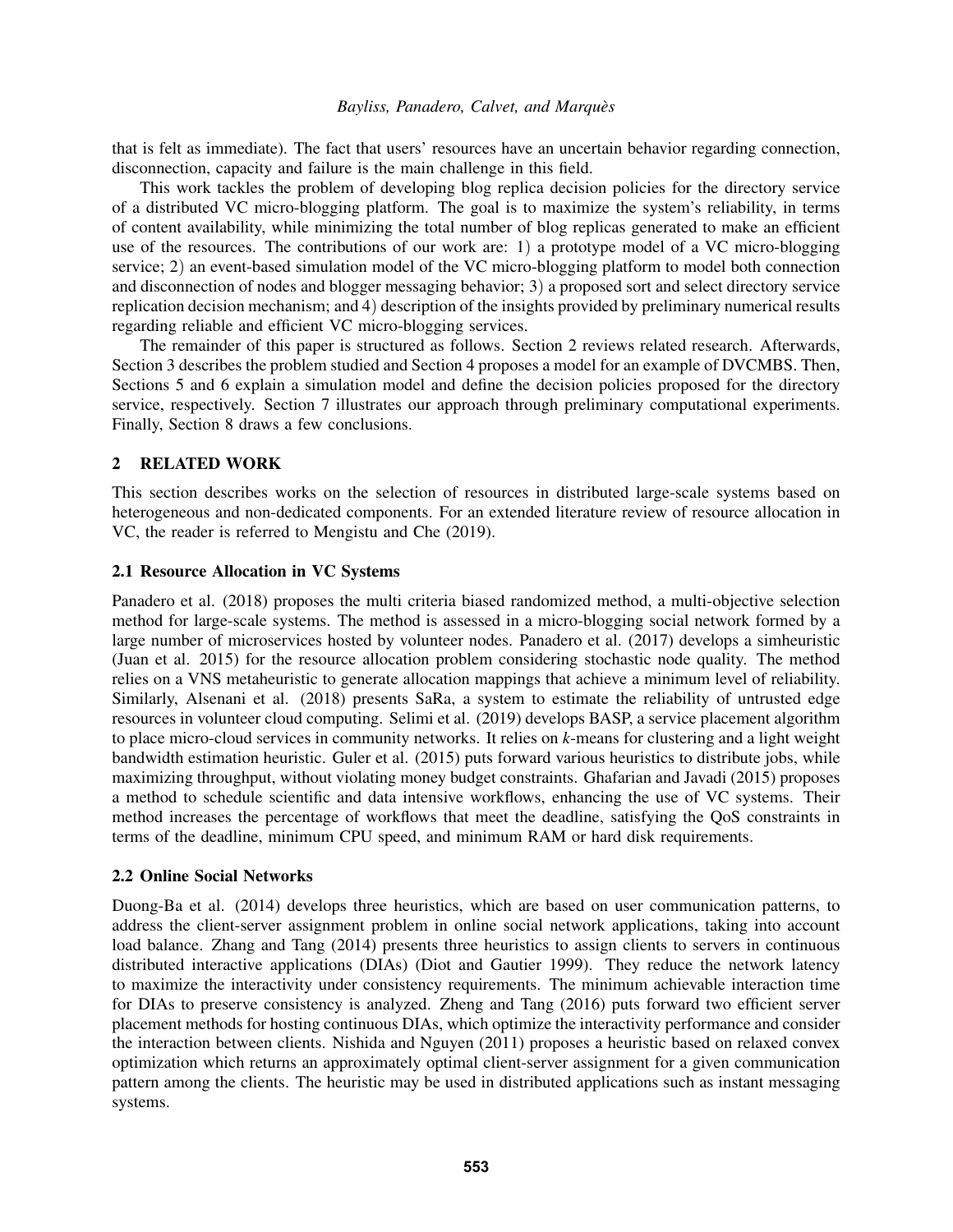### <span id="page-2-0"></span>3 PROBLEM DESCRIPTION

The problem addressed in this work is the development of blog replica decision policies for the directory service of a distributed volunteer computing micro-blogging platform. A distributed volunteer computing micro-blogging service (DVCMBS) provides a platform for a community of users where messages can be transmitted for all other users. There is no central database for recording all previous messages; instead, some users donate a portion of their computer's resources to the blogging service and they are used to create a parallel distributed database. The users of such a service are volunteers, they are under no obligation to leave their computers online to ensure that the full record of previous messages remains available. The challenge is to develop a directory service that undertakes the role of deciding on which memory resources to store replicas of user blogs. The goal is to maximize the availability of all messages over time, with replica efficiency as a secondary goal.

Here we describe a directory service that considers replication decisions whenever a computer arrives online. Upon arrival, the new online computer may be a blogger signing in, in which case replicas of the new arrivals set-of-previous-messages (*blog*) can be stored within the denoted memory space (*repository*) of other online computers. Additionally, the new online computer may donate a repository to the DVCMBS, in which case blog replicas can be stored in it. This work focuses only on replication decision motivated by arrival events, and does not consider replication decisions motivated by computers going offline. This approach allows for a clear analysis of replication policies initiated by arrival events.

Directory service replication decision policies are required to ensure that the volunteer computing micro-blogging service functions reliably. In this work reliability is defined as the average rate at which all messages are available within the repositories of online users.

# <span id="page-2-1"></span>4 A MODEL FOR A VOLUNTEER COMPUTING MICRO-BLOGGING SERVICE

A DVCMBS is composed of computing nodes. They include a node that hosts the directory service, which is assumed to be the only node that is always available. The remaining nodes are computers whose online presence is uncertain: computers can leave and enter the system freely and as frequently as they choose. A computer can correspond to: 1) a blogger who donates memory (storage not RAM) resources; or 2) a donated resource with no associated blogger. The directory service is in charge of assigning blog replicas to the donated distributed storage capacity. Furthermore, it keeps a record of the blog replicas stored in each repository. For simplicity, we consider the case where the set of potential computing nodes is fixed. Each computing node has a set of parameters governing its behavior: arrival rate (if offline), distribution of online duration, associated blogger's messaging rate, distribution of the sizes of the blogger's messages and amount of memory donated. If a node does not have an associated blogger then the parameters relating to messaging behavior are set to zero. Similarly, if a node does not contribute any memory the donated memory size is set to zero. We assume that both online duration and blogger message size follow log-normal distributions. Nodes are assumed to arrive online according to a Poisson distribution. While these assumptions allow a concise theoretical presentation of our approach, the proposed methods extend to other distributions including empirical ones.

It is assumed that each blogger keeps a separate copy of its own blog. This means that if all replicas of a blog are lost whilst the associated blogger is offline, complete replicas can be generated when the blogger arrives back online. Furthermore, this means that the online availability of a replica of a blog can be treated as a binary issue.

### <span id="page-2-2"></span>5 SIMULATION

This section describes a simulation model of the VC micro-blogging platform. The model is both time discretized and event based. In each time interval, node arrival and exit events are simulated along with blogger messaging behavior. Figure [1](#page-3-0) shows a flowchart of the model.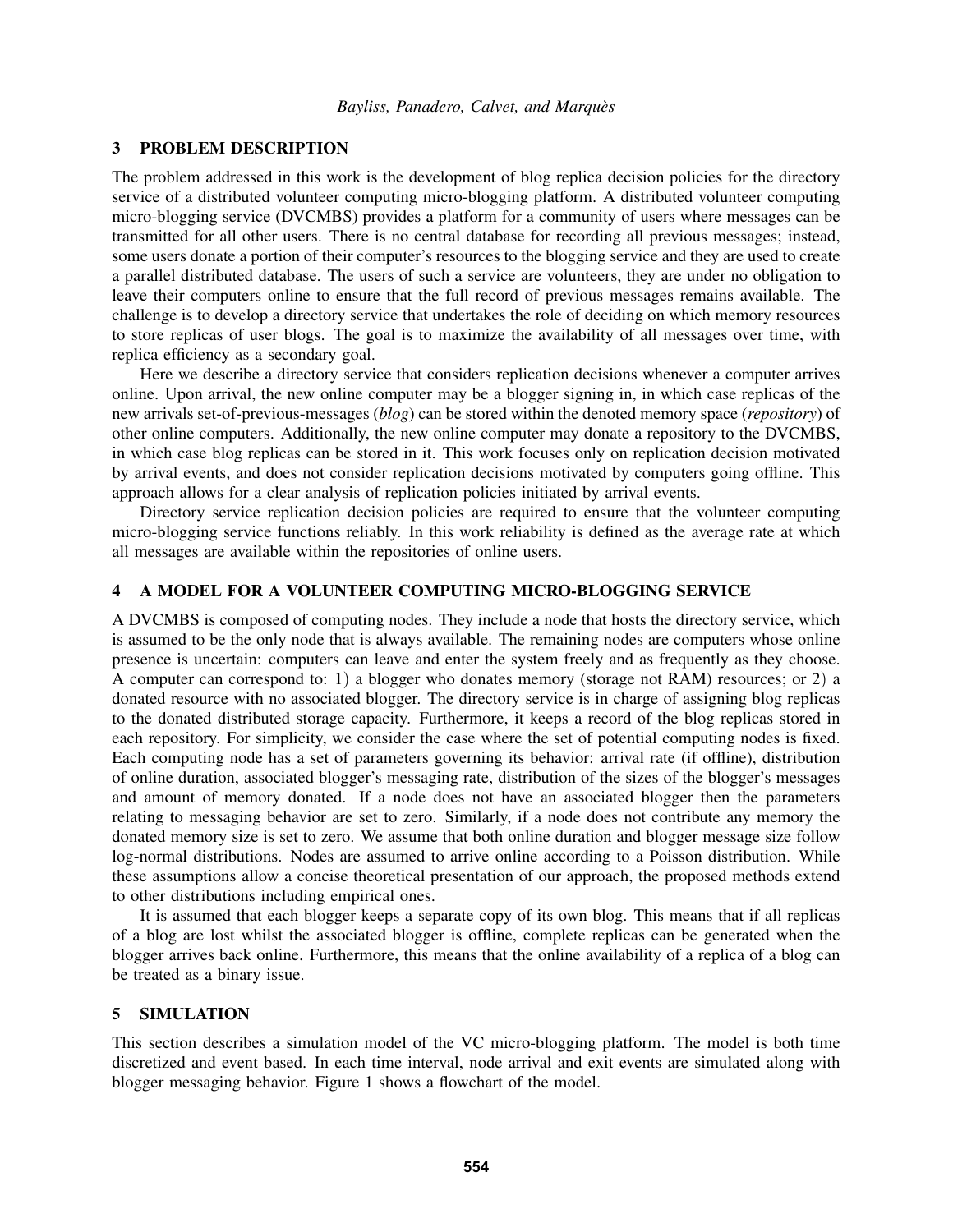

<span id="page-3-0"></span>Figure 1: Flowchart of the simulation model for the DVCMBS.

Within each simulated interval of time node exit events are simulated first. This ordering ensures that replicas are not assigned to these nodes in a time interval. The DVCMBS can operate in two ways, periodic checking for exit, arrival and message events, or in a pure event based manner. As the time interval size is decreased the proposed models tends to a pure event based model. An exit event occurs when a randomly sampled online duration has been completed. In this work we assume that the contents of the repositories of exit nodes are discarded. The alternative to this assumption is to try to recycle the contents of arrival nodes, when nodes arrive back online after exiting.

Following the consideration of the exit events, user arrival events are simulated. Two types of arriving node related replication decisions can be considered by the directory service. Firstly, replicas of the blog associated with the arrival node's blogger can be stored in the repositories of other online computers, this step simulates a blogger signing in and being assigned to repositories. Secondly, blog replicas stored within other online repositories can be stored within the repository of the new arrival. In this case the directory service determines which blogs are in greatest need of additional replicas. A maximum limit is placed on the number of replicas assigned to the arrival's repository, this helps to avoided over utilization of donated resources and provides a mechanism for controlling efficiency. In both cases blog replicas can only be stored in repositories with sufficient remaining capacity. Section [6](#page-4-0) outlines the criteria used to determine which and how many replicas are generated in both cases. Following this step, the messaging behavior of all online bloggers is simulated. Every time a blogger posts a new message, the directory service updates the replicas of that blogger's blog. If a blog replica becomes too large for its repository it is deleted. The simulation continues until a specified number of time intervals have been completed. The number of repeat simulations used to test candidate directory service policies was set to 300 because a very tight level of convergence of average availability and efficiency was achieved for a wide range of random seeds. The simulation model was implemented as a single threaded java application on a 2.8GHz core i5 desktop.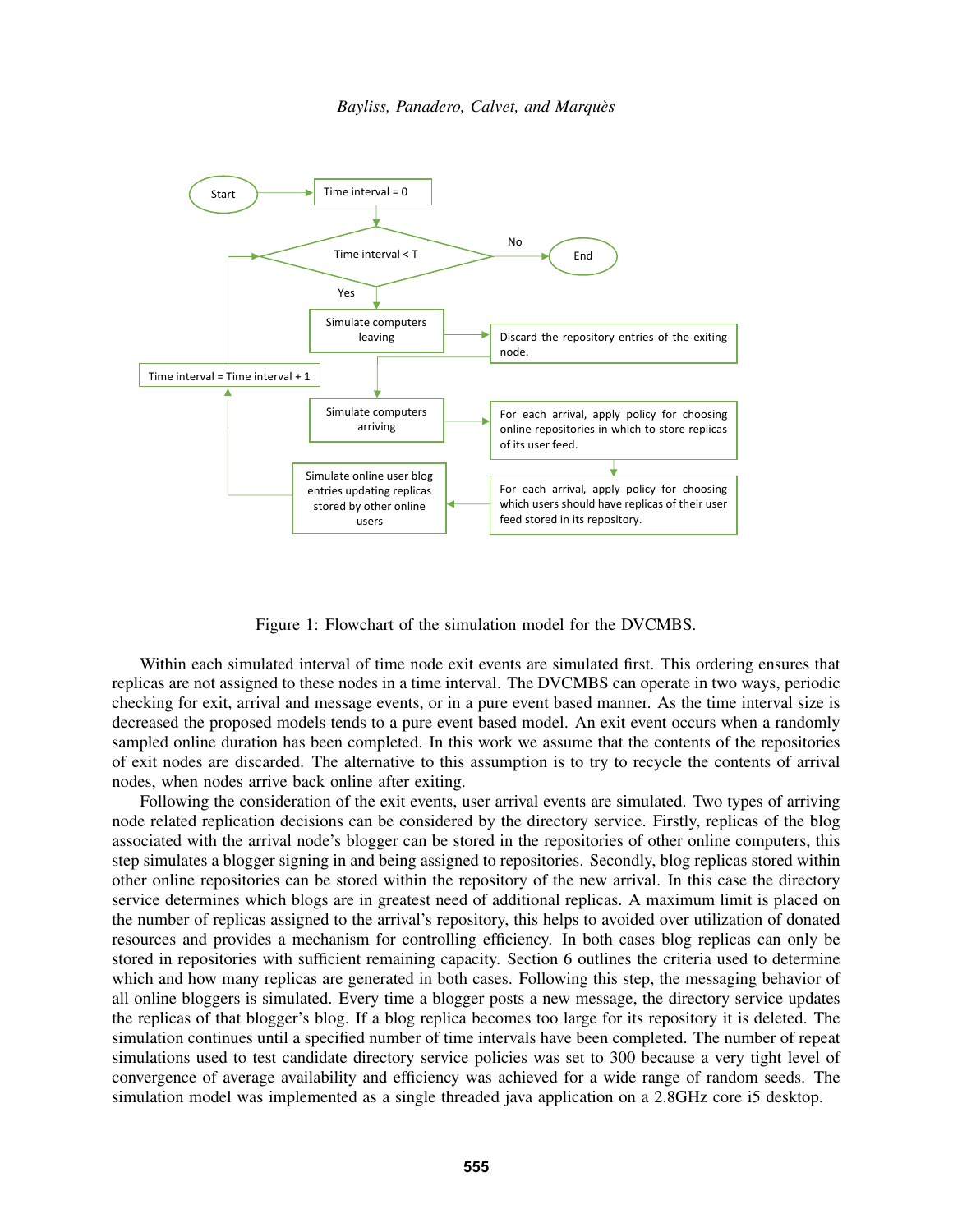# <span id="page-4-0"></span>6 DECISION POLICIES FOR THE DIRECTORY SERVICE

This section describes the directory service decision policy considered, namely a sort and select based policy. Such a policy is applied whenever we need to choose a repository in which to store a given blog replica or to choose a blog to replicate and store within a given repository. Sort and select policies sort the candidate repositories (or blogs) according to a measure of reliability of each replication decision. Replication decisions are then made sequentially in decreasing reliability order until a termination criteria is reached. The sorting criteria determines *which* replicas are made (Subsection [6.2\)](#page-4-1), while the termination criteria determines *how many* (Subsection [6.3\)](#page-4-2) replicas are made in each decision epoch.

# <span id="page-4-3"></span>6.1 Sorting Policies for Different Replication Decision Epochs

The directory service, considered in this work, can be faced with two different types of blog replication decision epochs, which are listed as follows:

- *Replication decision epoch 1:* A computer arrives online and replicas of the blog associated with a blogger using that computer can be stored within the repositories of other online computers. In this work candidate repositories are sorted in *decreasing order of expected exit time*. That is, we want to maximize the amount of time that replicas are available. This criteria reflects this works focus on ensuring the availability of replicas of blogs whilst the associated bloggers are offline, since the directory service can allocate new replicas once the blogger arrives back online, if there is found to be an insufficient amount.
- *Replication decision epoch 2:* A computer arrives online and donates repository space. The decision in this case is which, if any, additional blog replicas should be stored within the new available repository space. Candidate blogs, for replication and storage on the repository of the new online computer, are sorted in *increasing order of the current number of replicas of the candidate blog.* This criteria provides a mechanism for generating additional replicas of blogs which have few blogs, which may be because repositories hosting replicas of their blogs have gone offline.

# <span id="page-4-1"></span>6.2 Which Replica?

Having sorted the candidate repositories for storing a given blog replica (or blogs to replicate and store in a given repository), single candidates are selected sequentially until some pre-specified termination criteria are satisfied. In this work, candidates are selected from the tops of the sorted candidate lists.

## <span id="page-4-2"></span>6.3 How Many Replicas?

Each time additional replicas of a blog are made, the criteria outlined in Subsection [6.1](#page-4-3) are used to sort the available host repositories. The number of replicas generated is determined by the target number of replicas per blogger (*N*). The termination criteria can be expressed in pseudocode as follows.

Algorithm 1 Termination criteria when generating replicas of blog *b*

- 1: Inputs: *C* sorted candidate list of available host repositories,  $R^b$  current set of available replicas of blog *b*
- 2: while  $(|R^b| < N) \cap (|C| > 0)$  do
- 3: Select a host repository (*c*) for an additional replica (*r*) of a given blog, using a greedy selection policy
- 4:  $R^b \leftarrow \{ R^b \cup r \}$
- 5:  $C \leftarrow \{C \setminus c\}$
- 6: end while
- 7: Output:  $R^b$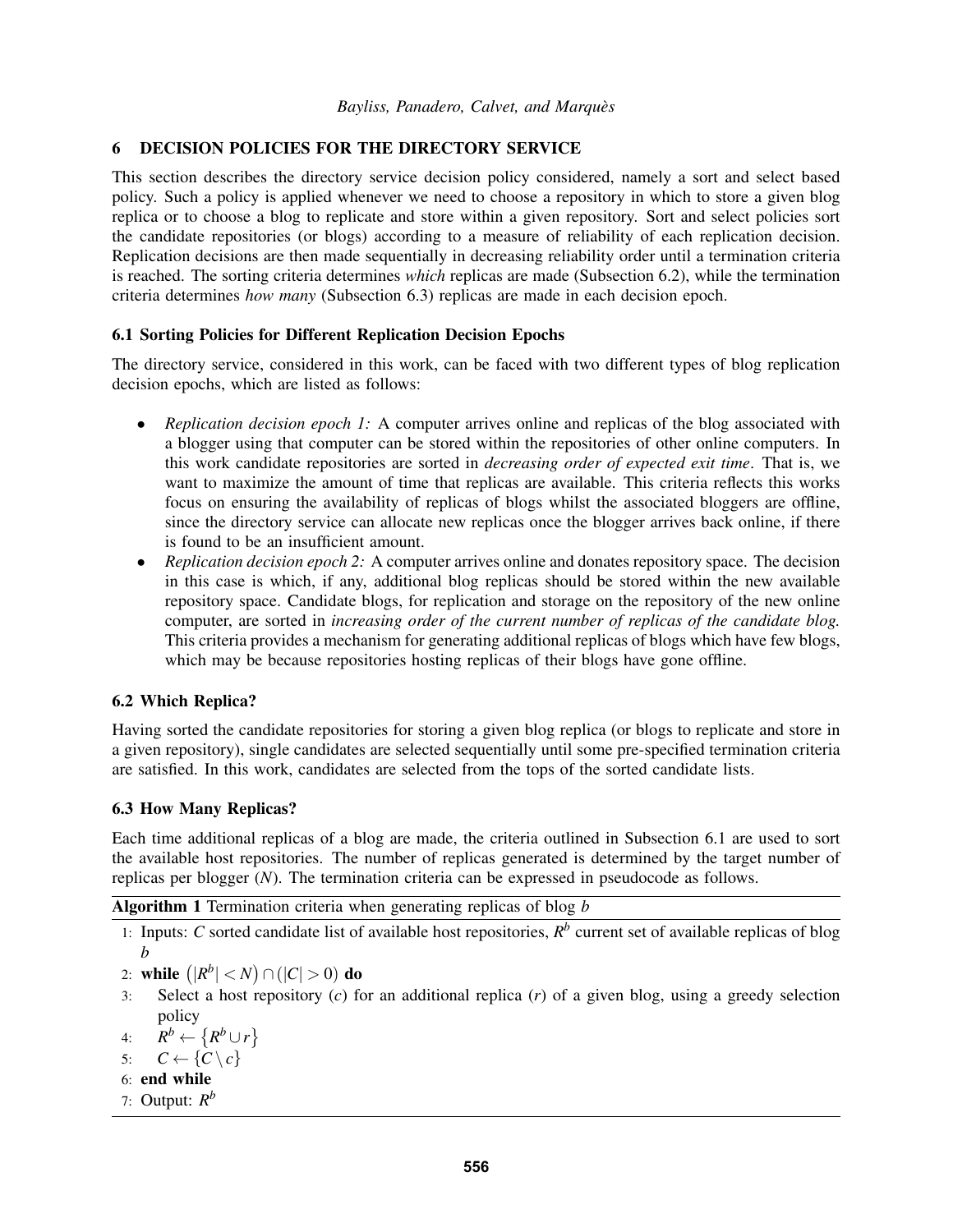#### *Bayliss, Panadero, Calvet, and Marques`*

In general, the number of replicas generated, before these termination criteria are satisfied, increases with *N*. The choice of the value for *N* influences the availability rate and the number of replicas generated by the directory service. It is important to note that whilst generating more replicas increases blog replica availability rates, it also increases the number of replicas that have to be updated each time a blogger posts a message. This point reflects the secondary objective of a directory service replication policy, that of efficient use of resources.

For the case of blog replication decision 2) in Subsection [6.1](#page-4-3) the maximum number of blog replicas that can be stored within the repository of an arrival node is an input parameter denoted *M*, which is designed to prevent the overloading of the computational resources donated by the arrival node. This parameter also has an influence upon the availability rate (reliability) and the number of replicas generated (inefficiency).

### <span id="page-5-0"></span>7 NUMERICAL RESULTS

This section analyzes the trade-off between reliability and efficiency of DVCMBS directory services operating using a range of replication decision parameters (*N*,*M*) as well as for a variety of blogger population sizes ( $|B|$ ) and arrival rates ( $\lambda$ ). We firstly describe the details of the test instance and the measures of reliability (average blog replica availability rate) and efficiency (average number of replicas generated per blog).

### <span id="page-5-1"></span>7.1 Description of Instances

The experiment results presented in this section are based on a test instance defined by the following:

- 100 time intervals, with each time interval representing a duration of one unit of time.
- 50 bloggers/computers.
- Repository sizes of 1 Gigabyte (effectively infinite since we are not considering the memory constrained case).
- Computer/blogger arrival rates uniformly distributed in the range  $[0.01, 0.4]$  per time interval (capturing infrequent and frequent arrivals).
- Log-normally distributed computer/blogger online sessions with mean duration uniformly distributed in the range [1,10] per time interval and standard deviations uniformly distributed in the range [1,10] (capturing relatively short and long online sessions).
- Bloggers with blog entry rates uniformly distributed in the range  $[0.1, 0.9]$  per time interval (capturing infrequent and frequent messaging behavior).
- Log-normally distributed blog entry sizes with mean sizes uniformly distributed in the range  $[1,100]$ bytes and standard deviations uniformly distributed in the range [1,20] bytes (capturing short and long message behaviors each with low and high message size variance).

The rationale behind these choices of user behavior parameters is to create an instance that is fully heterogeneous with respect to all of the behavioral parameters with a wide range of parameters for each.

### 7.2 Analysis of the Results

Replica availability and replica efficiency are the main performance measures with which alternative blog replication policies are to be assessed. The overall blog replica availability rate is calculated using the equation  $\frac{n^a}{n^r}$  $n^{\frac{n}{n^r}}$ , where  $n^a$  is the total number of times that replicas of blogs are available when they are required and  $n^r$  is the total number of times that replicas of blogs are required. A replica of a blog (b) is required in each time interval (*t*) for which a blog has a size greater than zero ( $m_{bt} > 0$ ).

As a measure of blog replica inefficiency we calculate the average number of blog replicas generated per blog using the equation  $\frac{n^g}{|B|}$  $\frac{n^g}{|B|S}$ , where  $n^g$  is the total number of replicas generated in *S* repeat simulations and *B* is the set of bloggers.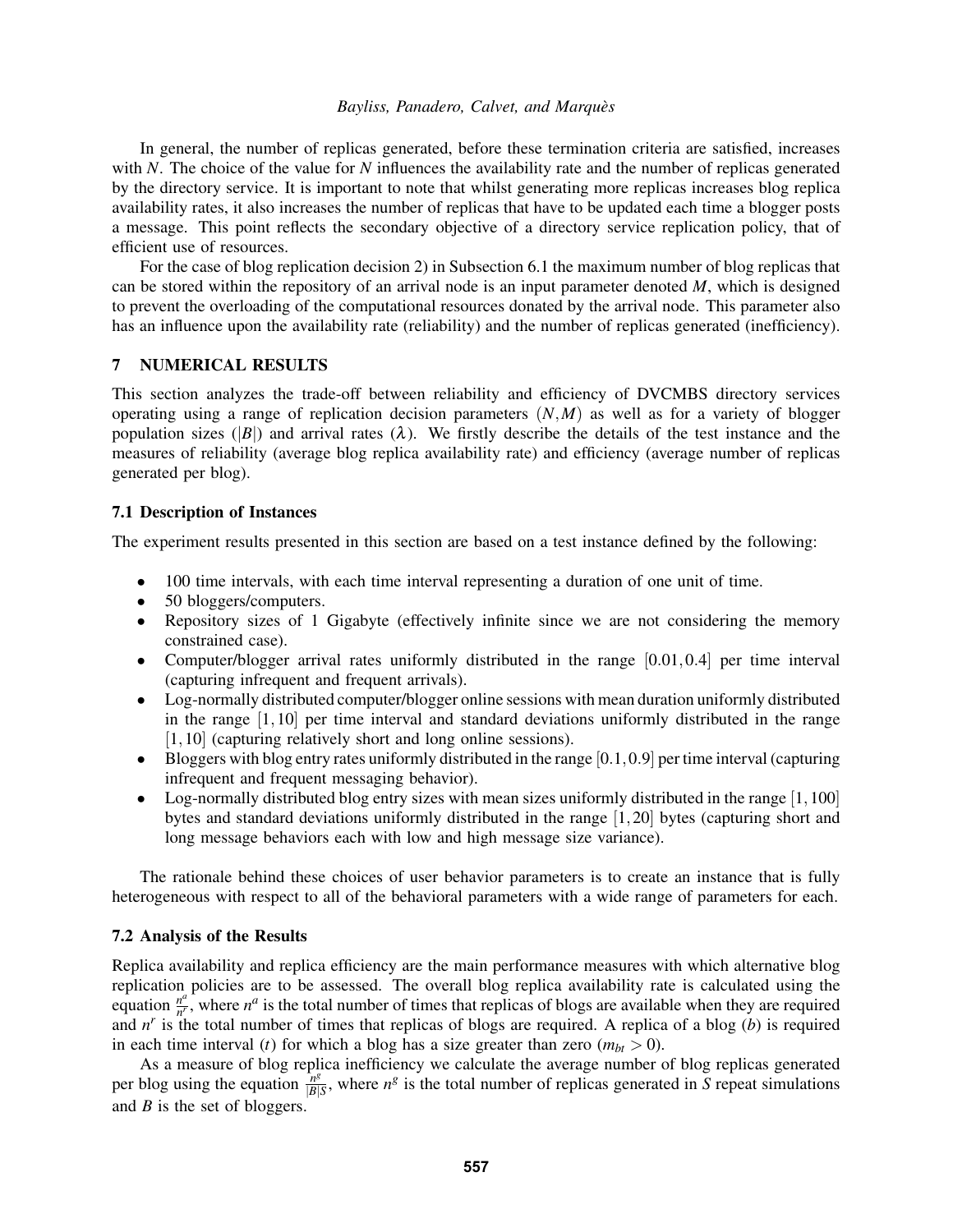$$
n^r = \sum_{b \in B} \sum_{t=1}^T \begin{cases} 1 & if m_{bt} > 0 \\ 0 & otherwise \end{cases}
$$
 (1)

$$
n^a = \sum_{b \in B} \sum_{t=1}^T \begin{cases} 1 & \text{if } |R_t^b| > 0 \\ 0 & \text{otherwise} \end{cases} \tag{2}
$$

Our experimental results will be based on the simulation testing of a variety of blog replication policies. We have identified the necessary number of simulation repeats per experiment as at least 100. We have selected 300, since this number leads to a high level of convergence of the key performance measures, starting from different random seeds. It is also worth noting availability rates reach a reasonably steady state within each individual repeat simulation.

Hereafter, we adopt the convention of referring to *average blog replica availability rate* as *availability* and *average number of blog replicas generated per blog* as *inefficiency*, which are the main performance measures of interest.

#### 7.3 Results For Different Replication Policy Parameter Sets

This section presents results for simulation experiments, based on the test instance described in Subsection [7.1,](#page-5-1) in which the replication policy parameters *N* and *M* are varied. In particular, we test all combinations of  $N \in \{0, 1, 2...8, 9, 10\}$  $N \in \{0, 1, 2...8, 9, 10\}$  $N \in \{0, 1, 2...8, 9, 10\}$  and  $M \in \{0, 1, 2...8, 9, 10\}$ . For all combination of *N* and *M*, Figure 2 (left) provides blog replica availability rates, whilst Figure [2](#page-6-0) (right) provides inefficiency results. The x-axis, in both cases, is the value of *M*. Each data series represents the results for a different value of *N*. Figure [2](#page-6-0) (left) shows that, in general, increasing both *N* and *M* has the effect of increasing availability rate. This is the expected result, since both parameters directly control the number of replicas of blogs that can be generated. Furthermore, it shows that the additional benefit of increasing the value of *M* diminishes as  $N \rightarrow M$  and beyond. The explanation for this is that the value of *N* controls the demand for blog replication, while *M* controls the number of blog replicas which can be generated if there is additional demand for replicas. Figure [2](#page-6-0) (right) confirms that, increasing both *N* and *M* increases the number of blog replicas generated and that the impact of increasing *M* diminishes as  $M \rightarrow N$ .



<span id="page-6-0"></span>Figure 2: The effect of the replication policy parameters *N* and *M* on blog replica availability and the average numbers of blog replicas generated per blog.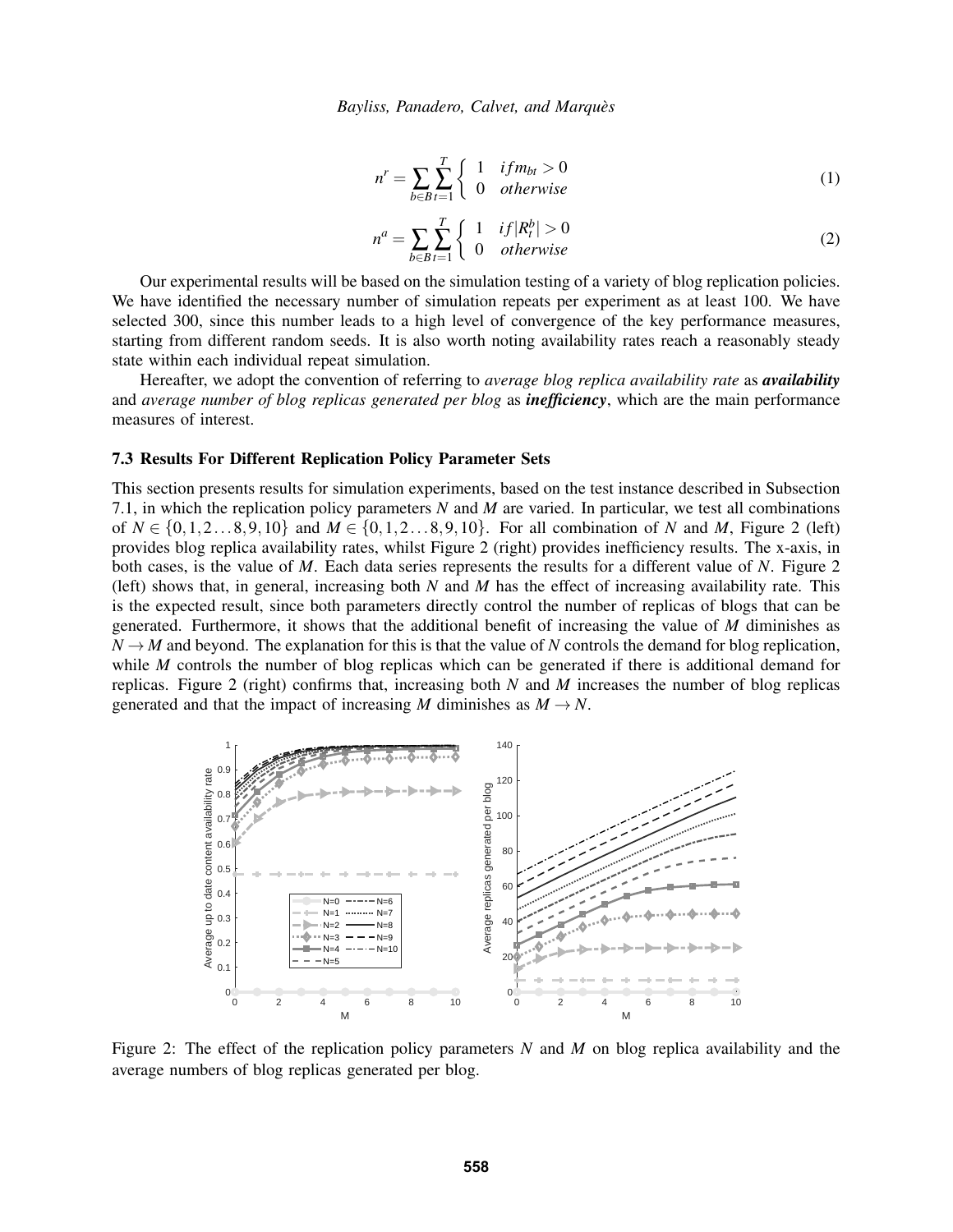#### *Bayliss, Panadero, Calvet, and Marques`*

Figure [3](#page-7-0) provides a different perspective on the results of the same set of experiments. Figure [3](#page-7-0) plots, with circular markers, non-dominated pairs of values for *N* and *M*, with respect to availability maximization and inefficiency minimization. Labels annotating the (*N*,*M*) values for four of the non-dominated replication policy parameters are given. Reading those from left to right, shows that the value of *N* is the most important parameter to vary for exploring the trade off between availability and inefficiency. Low values for *N* lead to low inefficiency and low availability, while high values of *N* lead to high inefficiency and high availability.



<span id="page-7-0"></span>Figure 3: The non-dominated replication policy parameters with respect to maximizing blog replica availability and minimizing the total number of blog replicas generated.

### 7.4 Results for the Case of  $N = 3$  and  $M = 5$

In this section we present some additional experiment results, focusing on the specific case of  $N = 3$  and  $M = 5$ , which was one of the non-dominated sets of replication policy parameters, and which attained a balanced trade off between availability and inefficiency. Firstly, Figure [4](#page-8-1) provides a time interval trace, from one repeat simulation, of the numbers of: online bloggers; total replicas; blogs with replicas available; and blogs requiring replicas. Figure [4](#page-8-1) shows that, in the initial phase of the simulation, the number of online bloggers increases, because initially there are none. At the same time, the number of blogs requiring replicas, the number of blogs with replicas and the total number of replicas all increase. By time interval 20, a reasonably steady state has been attained. A steady state occurs when the number of arriving and exiting nodes reach an equilibrium. Figure [4](#page-8-1) shows that the proposed directory service policy is effective. Firstly, we can see that the number of blogs with replicas remains significantly higher than the number of online bloggers, which proves that the policy is ensuring the online availability of blogs, even when the associated bloggers are offline. Secondly, it can be seen that the total number of blogs with replicas remains very close to the number of blogs requiring replicas. Figure [4](#page-8-1) also shows that the number of replicas, stored within the online bloggers' repositories, that are required for maintaining a high availability rate, is generally far in excess of the number of blogs which require replicas.

Whilst still considering the case of  $N = 3$  and  $M = 5$ , we now consider the impact of the size of the population of bloggers |*B*| and the arrival rate of bloggers. In particular, we consider all combinations of blogger populations sizes  $|B| \in \{1, 2, 5, 10, 20, 50, 100, 200, 500, 1000\}$  and blogger arrival rates  $\lambda \in$  $\{0.01, 0.02, 0.05, 0.1, 0.2, 0.5, 1\}$ . The remaining test instance parameters are those defined in Subsection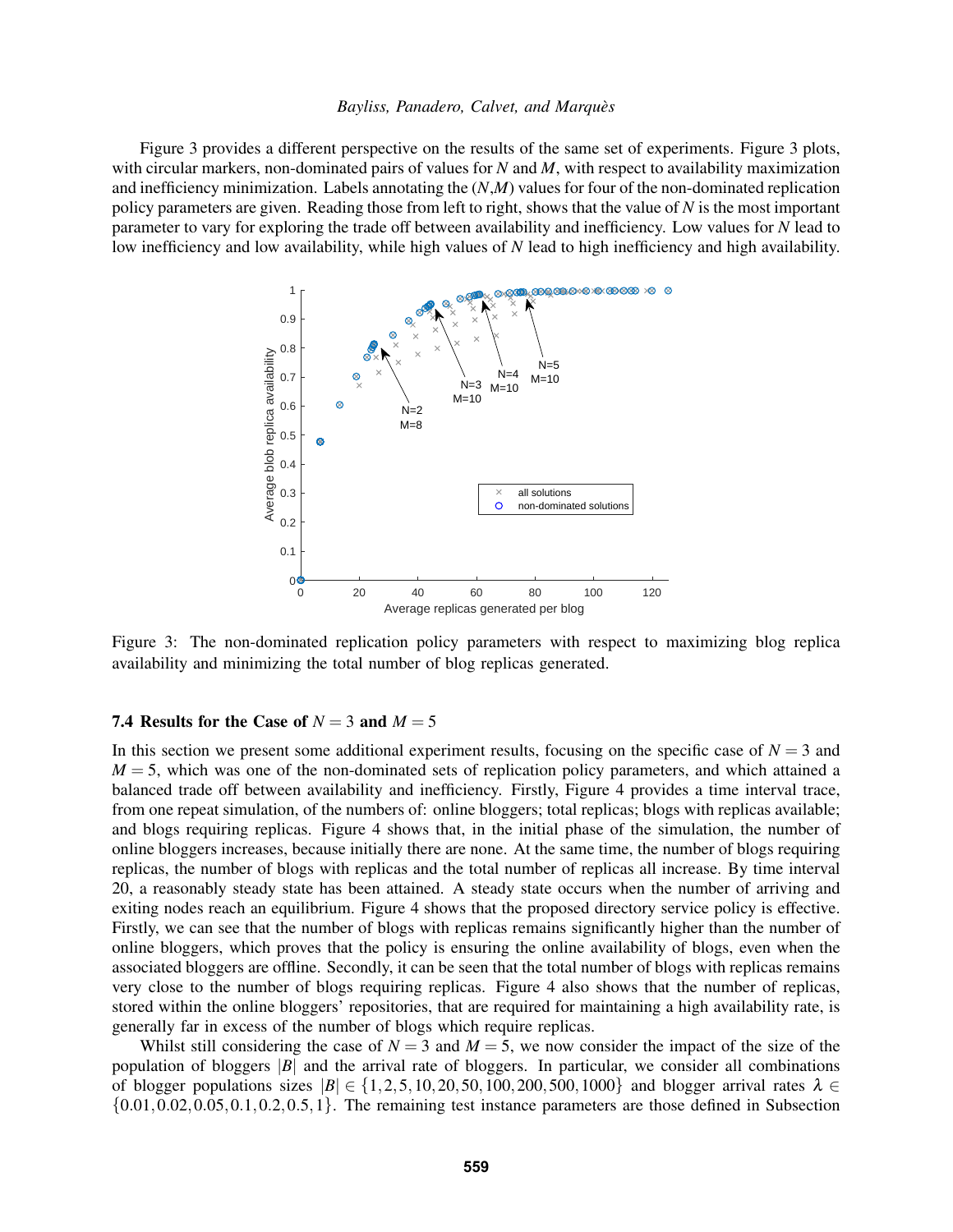

<span id="page-8-1"></span>Figure 4: Simulation trajectories of the numbers of blogs requiring replicas, blogs with replicas, total replicas and online users.

[7.1.](#page-5-1) Figure [5](#page-9-3) displays availability (left) and inefficiency (right) values for each considered combination of blogger population size ( $|B|$ ) and arrival rate ( $\lambda$ ). Blogger population size values are given on the x-axis, while arrival rate values are displayed with a data series for each. Figure [5](#page-9-3) (left) shows that, in general, availability rates increase with increasing population size and arrival rate. This makes sense when considering that larger numbers of bloggers and arrival rates both increase the availability repository space for storing blog replicas. Furthermore, high arrival rates increase the overall total amount of time that nodes are online and available for storing blog replicas, as well as decreasing the amount of time that bloggers are offline, which is the time when their blogs are in greatest need of available replicas. Figure [5](#page-9-3) (right) displays inefficiency values, and shows that, in general, inefficiency increases with arrival rate and also blogger population size. Figure [5](#page-9-3) (left and right) show that availability and efficiency are conflicting objectives. Beyond a population size of  $100 (log_{10}(100) = 2)$ , inefficiency per blog stabilizes, whilst availability continues to increase. The stabilization of inefficiency can be explained by the fact that small populations will demonstrate a lower observed variance of online duration times, and hence a lower number of nodes with very high online duration times. The use of such nodes, for replica storage, is beneficial for improving availability and reducing the number of occasions on which additional replicas are required, since such nodes remain online for longer. We can conclude that directory service performance, with respect to availability maximization and inefficiency minimization, benefits from high arrival rates and blogger populations sizes.

### <span id="page-8-0"></span>8 CONCLUSIONS

This work has considered the problem of developing blog replica decision policies for the directory service of a volunteer computing micro-blogging service (DVCMBS) with a focus on maximizing both content availability and efficiency in terms of the number of replicas generated. As a basis for this investigation, a discrete time and event based simulation model of a DVCMBS was proposed and the possible blog replication decisions were enumerated. This work proposed a sort and select approach for determining which repositories are selected to host replicas of given blogs and for selecting which blogs require additional replicas given newly available repository space. Candidate replication decision sorting criteria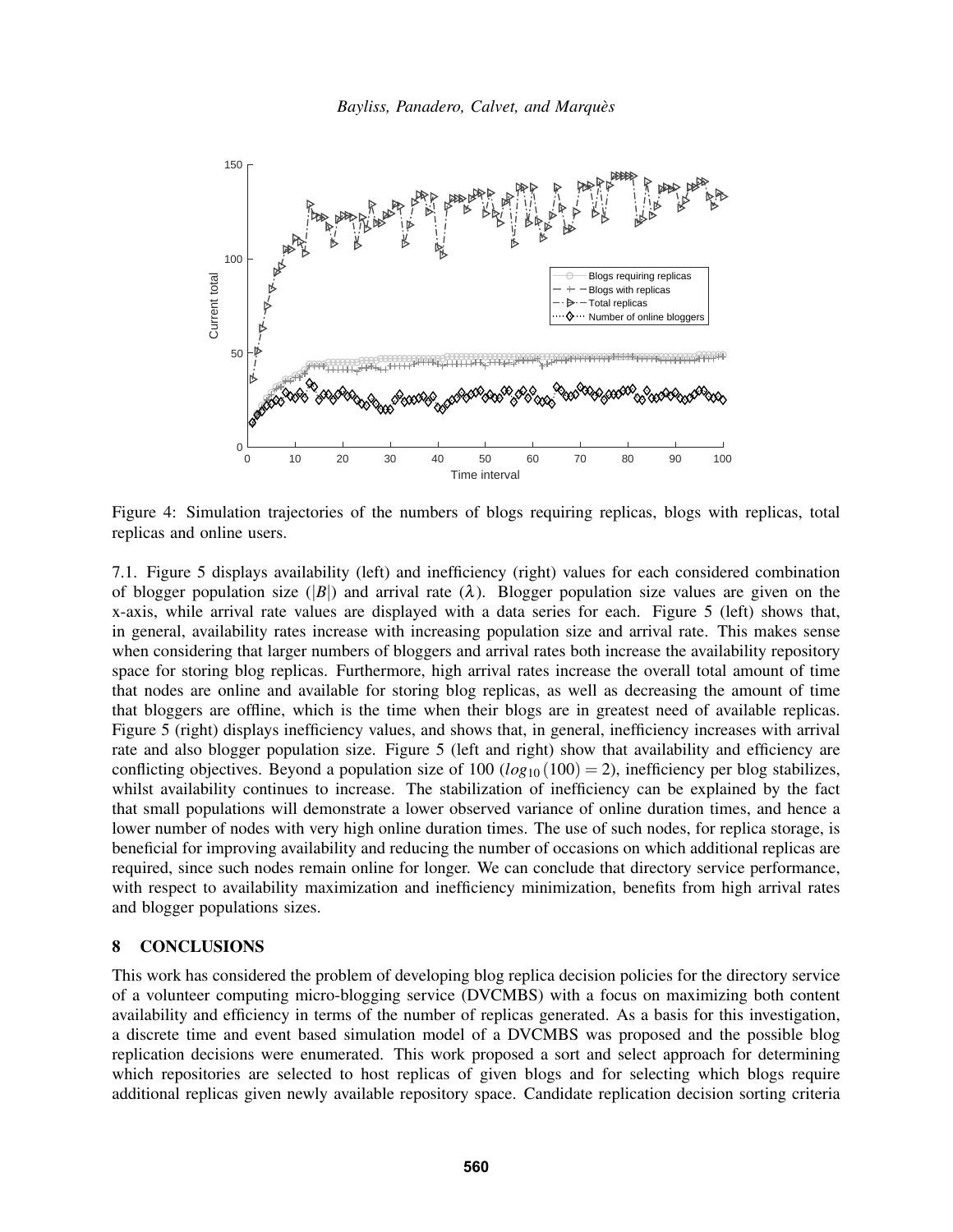

<span id="page-9-3"></span>Figure 5: The effect of number of bloggers (|*B*|) and blogger arrival rate ( $\lambda$ ) on blog replica availability and the average numbers of blog replicas generated per blog.

were proposed, which were based on expected online duration values and numbers of existing blog replicas. Termination criteria were proposed for determining how many replicas of each blog are necessary. The experiment results revealed that in order to achieve high availability rates large numbers of replicas of blogs were required. In regard to the parameters of the blog replication termination criteria, it was found that setting a minimum target number of replicas per blog was an effective parameter for improving blog replica availability but moderate choices of this parameter were required for achieving a good trade off between availability and efficiency. High blogger population sizes and arrival rates were both found to be beneficial for attaining high availability rates. Evidence was also found for the existence of a critical population size over which efficiency levels stabilize, due to the presence of a larger number of nodes with very high online duration times, which are highly effective storage nodes.

Several lines of future work stem from this work. For instance, the proposed directory service could be extended to consider replication decisions in response to node exit events, the recycling of the contents of repository entries of arriving nodes, and a randomized approach for selecting candidate replication decisions. In addition, it would be interesting to focus on the case where only very few computing nodes donate repository space. Latency and bandwidth can also be considered as selection criteria for replication and storage of blogs, these features introduce an energy efficiency dimension to efficiency when considering the trade off between availability and efficiency.

### ACKNOWLEDGMENTS

This work has been partially supported by the Spanish Ministry of Science, Innovation and Universities (PGC2018-097599-B-100).

### **REFERENCES**

- <span id="page-9-2"></span>Alsenani, Y., G. Crosby, and T. Velasco. 2018. "SaRa: A Stochastic Model to Estimate Reliability of Edge Resources in Volunteer Cloud". In *2018 International Conference on Edge Computing (EDGE)*, 121–124. June 25th-30th, Seattle, USA: Institute of Electrical and Electronics Engineers, Inc.
- <span id="page-9-1"></span>Anderson, D. P., and G. Fedak. 2006. "The computational and storage potential of volunteer computing". In *Sixth International Symposium on Cluster Computing and the Grid (CCGRID'06)*, Volume 1, 73–80. May 16<sup>th</sup>-19<sup>th</sup>, Singapore: Institute of Electrical and Electronics Engineers, Inc.
- <span id="page-9-0"></span>Darlagiannis, V. 2005. "Hybrid peer-to-peer systems". In *Peer-to-Peer Systems and Applications*, edited by R. Steinmetz and K. Wehrle, 353–366. Berlin Heidelberg: Springer.